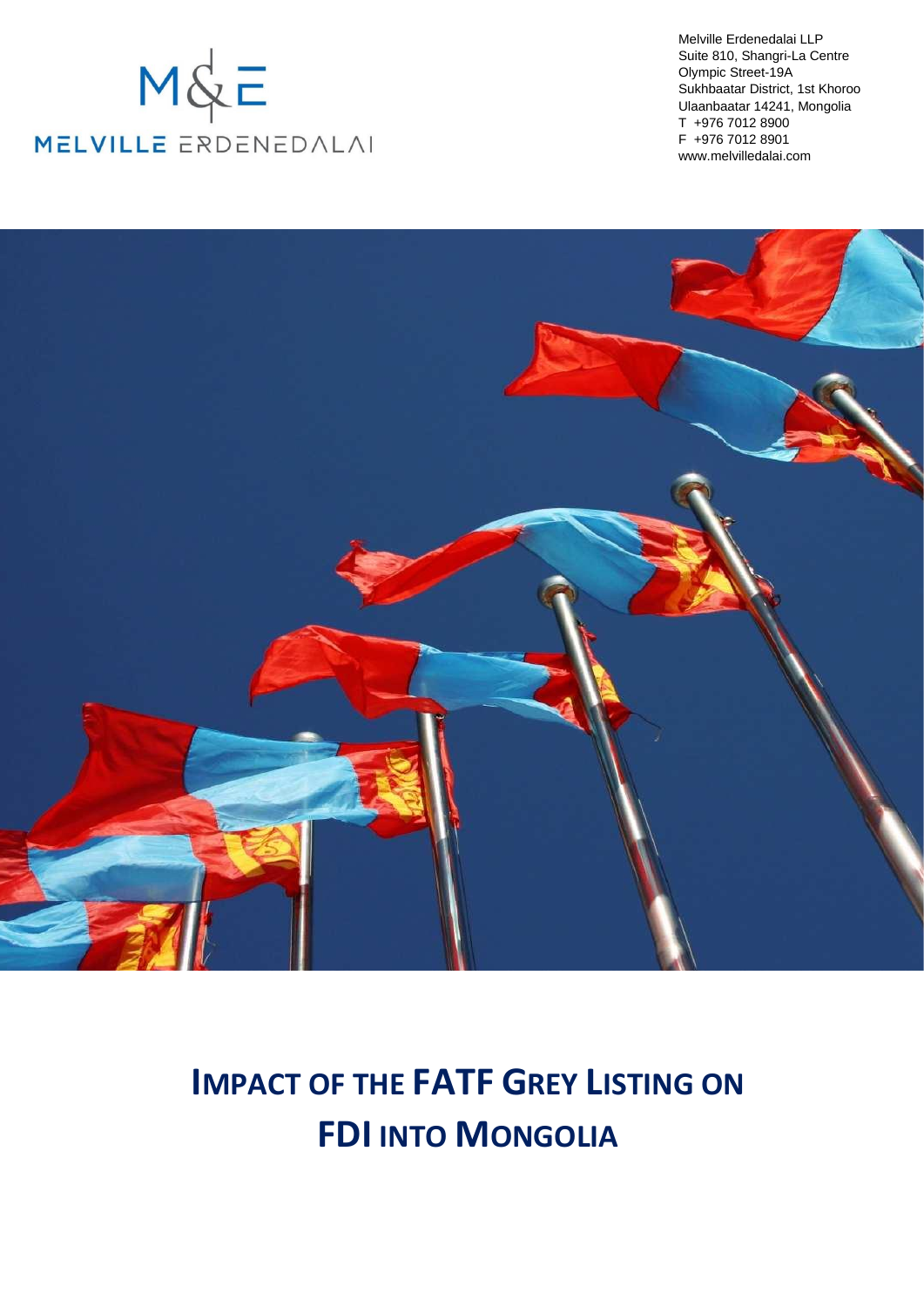#### **OVERVIEW**

In October 2019, the Financial Action Task Force ("**FATF**") included Mongolia into its watchlist (the so called "**Grey List**"). From the outset, this could increase the concerns of investors around economic stability, smooth international transactions, and free flows of currency. If the Grey List status lasts for a significant length of time, this could develop into more serious problems, but we believe this status should be corrected within a short-term period and do not expect that it will have a material medium or long-term impact on FDI.

### **POTENTIAL SHORT-TERM RISKS**

Some short-term risks associated with the Grey Listing could include the following:

- Correspondent banks processing US dollar transactions with Mongolian commercial banks already face a significant regulatory burden and comparatively low transaction volumes. Enhanced oversight required as a consequence of the Grey Listing, could stretch existing relationships and impact on US dollar transactions
- Mongolian commercial banks may limit transactions in US dollars as the MNT/USD exchange rate is put under increased pressure
- If Mongolia is not able to reverse the Grey Listing in the short-term, there is a risk of increased reliance on its neighbors, China and Russia, due to a greater perceived risk for US, European, Australian, and Asian investors may be enhanced

Regardless of the current Grey Listing, since the foreign investment boom into Mongolia between 2010-2012 (when ironically Mongolia was also on the Grey List), there have been numerous other issues and obstacles to attracting FDI. This is dependent upon various external and internal factors, but we believe Mongolia still has good potential to attract FDI. Some of the main points underpinning this are set out below.

#### 1. **STRATEGIC LOCATION AND DEMOCRACY IN THE REGION**

*Democracy index map*<sup>1</sup>



**EXP** Democratic **C** Partly Democratic **C** Not Democratic

Mongolia is regarded as the only democratic country located in North and Central Asia, sandwiched between China and Russia, two important players in the world economy and geopolitics. With an area of more than 1.5 million square kilometers and a population of about 3.2 million, Mongolia has recently topped lists as one of the world's fastest growing economies, holding a massive wealth of mineral resources.

<sup>1</sup> <https://freedomhouse.org/report/freedom-world/freedom-world-2019/map>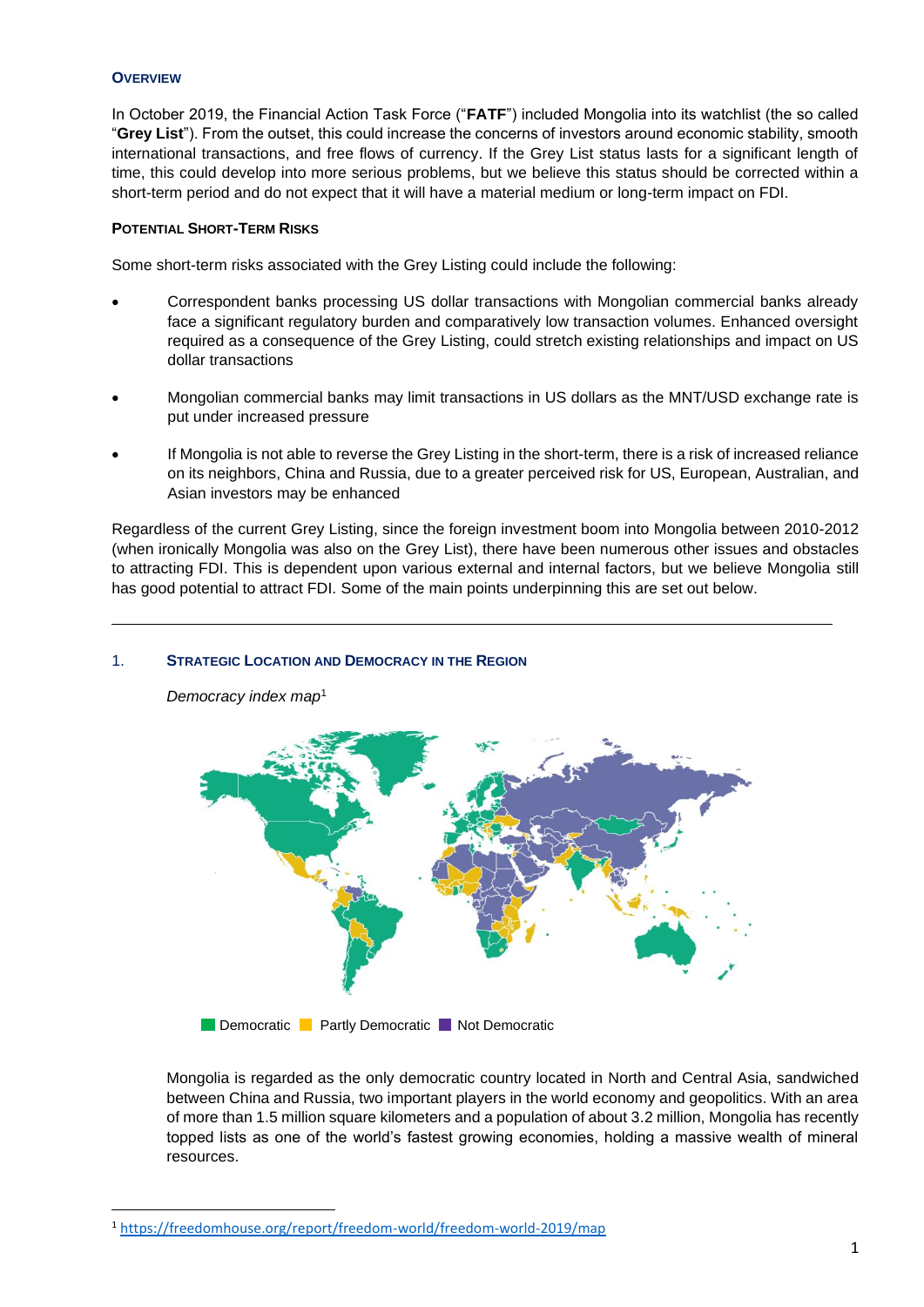### 2. **COMPARATIVELY LIBERAL LEGAL SYSTEM**

Mongolia is considered as a Civil Law, and not a common law country. The Mongolian legal system, established by the 1992 Constitution, is a civil law system primarily based on the continental or Romano-Germanic tradition, where judicial decisions do not incorporate any binding rules into the body of law in the same way as judicial precedents in common law. The Civil Code of Mongolia itself is ostensibly modelled on the major continental European codifications, in particular the German Civil Code.

However, in practice, the sources of the Mongolian legal system are far more complex and diversified than is often described by academics. The reason for this is that several multilateral and development agencies, technical assistance programs and foreign advisors and academics from various countries have been involved in the drafting of new legislation. As a result, many business-related laws are somewhat similar to common business legislation used in western countries.

Furthermore, the Civil Code also sets out an important characteristic of the Mongolian legal system the principle that commercial acts are lawful so long as they do not conflict with existing laws. In other words, Mongolia has adopted a principle similar to the common law notion of "that which is not prohibited is permitted."

### 3. **INVESTMENT PROTECTION**

Replacing the 1993 Law on Foreign Investment, and the controversial 2012 Law on the Regulation of Foreign Investment in Business Entities Operating in Sectors of Strategic Importance, the Parliament passed a new Investment Law in 2013. The Investment Law eased the regulatory approval requirements and streamlined the registration process for foreign direct investment. Further, it sets out certain legal guarantees and incentives so as to promote investment activity in Mongolia.

Some of the key features of the Investment Law are:

- (a) It applies to both foreign and domestic direct investment;
- (b) No approval requirements are imposed on foreign private investment;
- (c) It provides legal guarantees to protect investment in Mongolia and sets out tax and non-tax incentives so as to promote investment in Mongolia;
- (d) It offers tax stabilisation incentives in the form of tax stabilisation certificates and investment agreements; and
- (e) Foreign invested business entities incorporated in Mongolia are eligilible to acquire most types of licenses.

More importantly, any illegal expropriation is prohibited and protection against expropriation is ensured in compliance with international standards and criteria of lawful expropriation. It is prohibited to expropriate investors' property unlawfully. Further, subject to any Bilateral Investment Treaties, investors' property may be only expropriated if:

- (a) the purpose of expropriation is solely for the public interest; and
- (b) full compensation at market price is provided.

In addition, Mongolia is a party to the Convention on the Recognition and Enforcement of Foreign Arbitral Awards of 1958 (the "**New York Convention**") and it is possible to enforce foreign commercial arbitral awards in Mongolia. Domestically, the Law on Arbitration ("**Arbitration Law**"), enacted on 26 January 2017, the Law on Civil Procedure, enacted on 10 January 2002 and the Law on Enforcement of Court Decisions, enacted on 10 January 2002 govern the procedure for the recognition and enforcement of foreign arbitral awards in Mongolia. Further, foreign investment is broadly protected by numerous instruments, such as international treaties, under which the Mongolian government has been brought to international arbitration by foreign entities, and arbitral awards have been enforced in Mongolia.